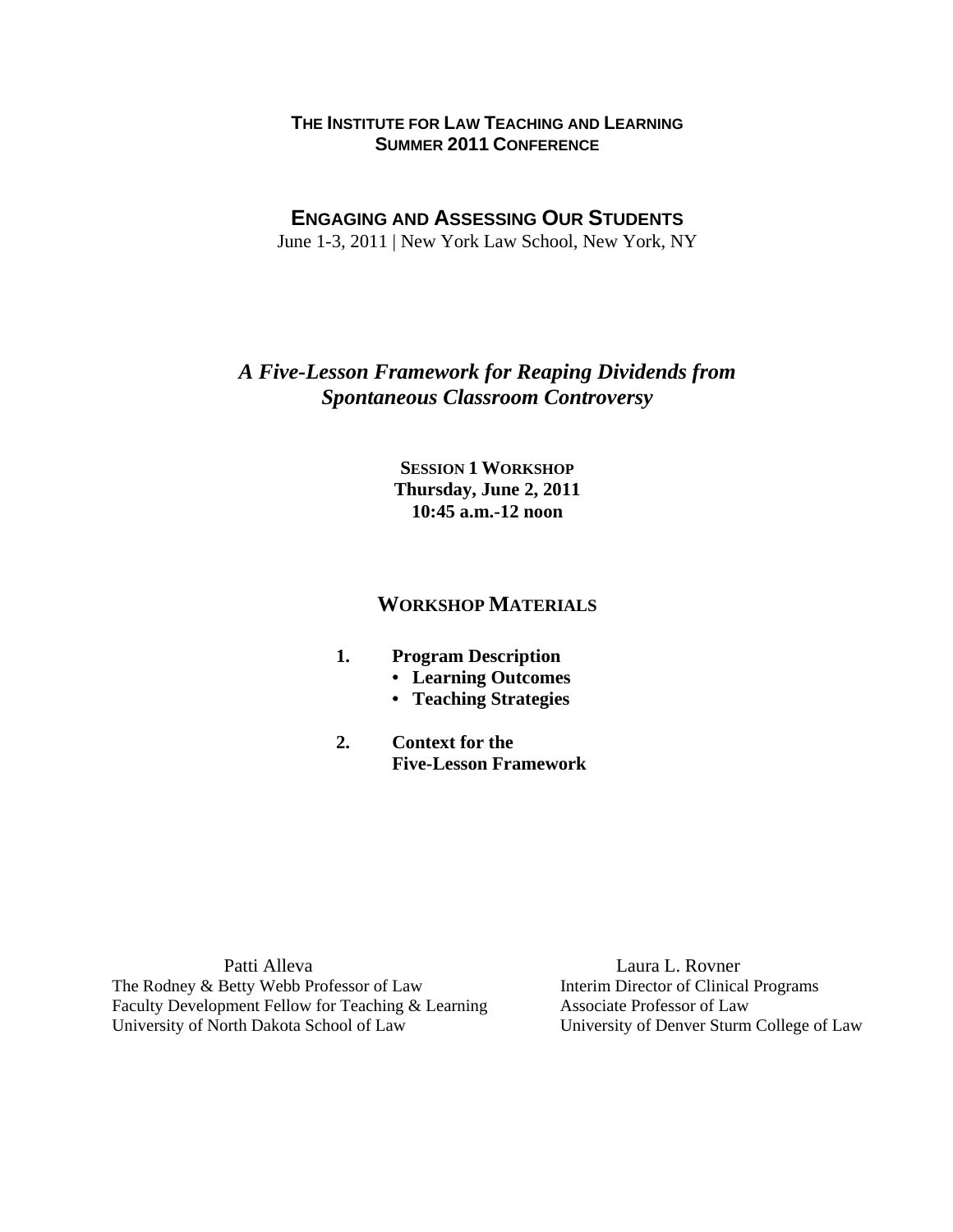# WORKSHOP MATERIALS

#### **1. Program Description**

Spontaneous moments of classroom controversy often present unique opportunities to foster learning about the integrative character of professional judgment. Intentionally mining the synergistic potential of these multi-faceted moments can help students to cultivate the integrative awareness at the core of professional being. To show how, we offer a five-lesson framework through which to capitalize on the knowledge, skills, and values lessons inherent in such moments and will explore, through interactive exercises and a hypothetical moment of controversy, various strategies to actualize those lessons.

*Learning Outcomes*. We plan to begin the workshop with a taped re-enactment of a hypothetical moment of classroom controversy, which will become the centerpiece for both small and large group discussions. Additionally, workshop participants will be introduced to the fivelesson framework as a construct for understanding the learning outcomes that might be achieved by teaching to and through the moment.

*Teaching Strategies.* Then, through roleplays, critique and discussion, we will explore teaching strategies that can be used to facilitate learning of one or more of the five types of lessons inherent in the hypothetical moment of controversy. These include strategies that teachers might employ (a) *before* the controversial moment arises (such as introducing the class to the five-lesson approach, explicitly paving the way for controversy by discussing its importance and its likely appearance, and adopting discussion guidelines), (b) *during* the moment or in its immediate aftermath to help survey and stabilize the class, and (c) *after* the moment (such as direct questioning about the framework, abstracting through roleplays, methodological doubting and believing, reflective writing, and next-class reflection back).

#### **2. Context for the Five-Lesson Framework**

What follows is an edited excerpt from our draft article explaining the five-lesson framework and exploring its use to maximize the integrated learning opportunities inherent in spontaneous moments of controversy. Our goal is to provide a theoretical foundation for the framework and a larger context for the workshop exercises.

**\* \* \*** 

The Carnegie Report<sup>1</sup> makes a compelling case that preparation for legal practice should involve learning experiences that help to integrate the three basic apprenticeships<sup>2</sup> or dimensions of

<sup>1</sup> WILLIAM M. SULLIVAN, ANNE COLBY, JUDITH WELCH WEGNER, LLOYD BOND & LEE S. SHULMAN, EDUCATING LAWYERS: PREPARATION FOR THE PROFESSION OF LAW (2007) [hereinafter the Carnegie Report or EDUCATING LAWYERS]. In 1999, the Carnegie Foundation for the Advancement of Teaching undertook a comparative study of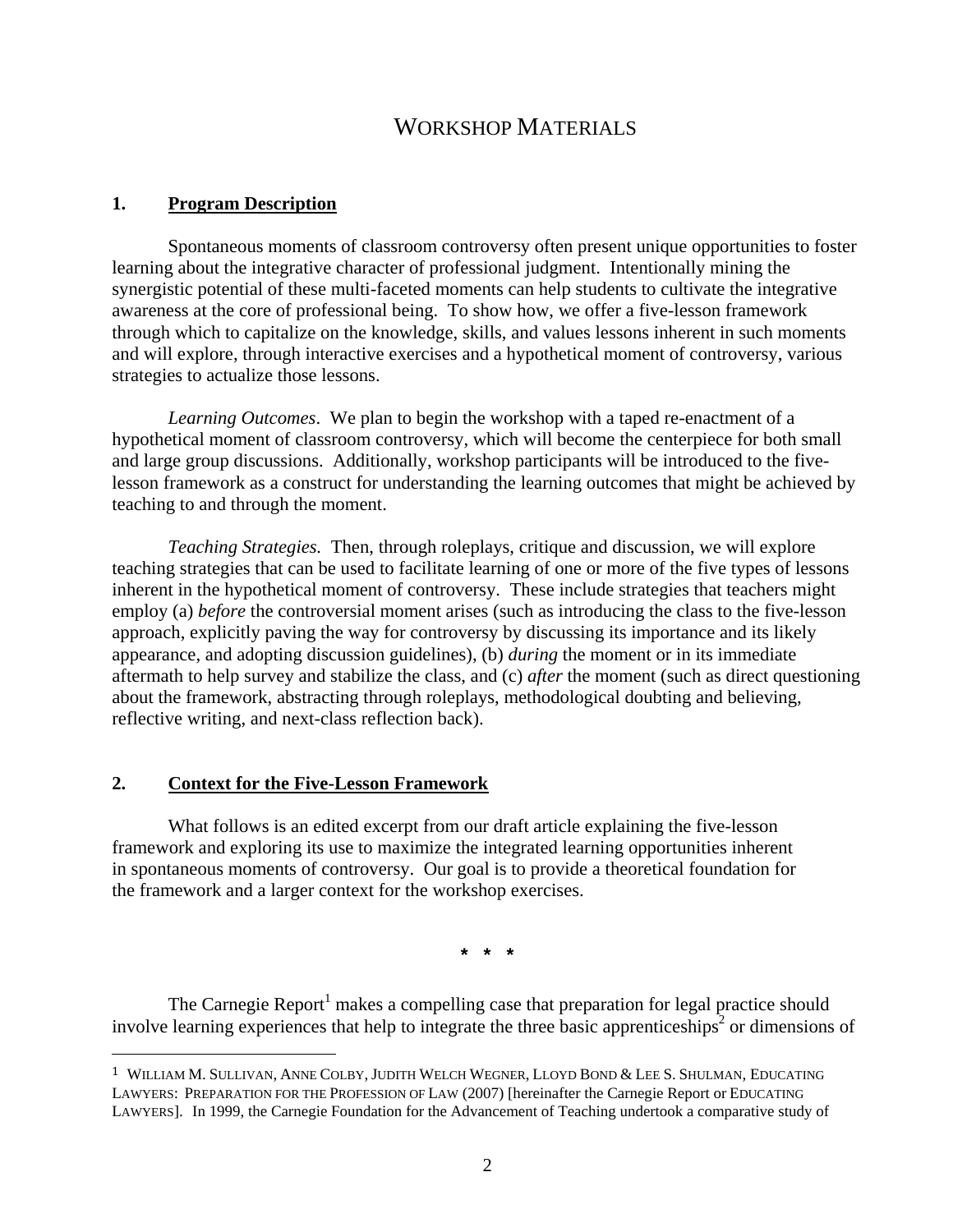professional work — thinking,<sup>3</sup> performing,<sup>4</sup> and valuing<sup>5</sup> like a lawyer. As Carnegie confirmed: "The common problem of professional education is how to teach [this] complex ensemble of analytic thinking, skillful practice, and wise judgment on which each profession rests."<sup>6</sup> From the

<u> 2002 - Andrea San Andrea San Andrea San Andrea San Andrea San Andrea San Andrea San Andrea San Andrea San An</u>

professional education in clergy, law, engineering, nursing, and medicine. WILLIAM M. SULLIVAN, WORK AND INTEGRITY: THE CRISIS AND PROMISE OF PROFESSIONALISM IN AMERICA 30 (2d ed. 2005) [hereinafter WORK AND INTEGRITY]. At the heart of Carnegie's study were "questions about the educational genesis of professional work and about understanding the cognitive, the technical, and the ethical aspects and their integration in practice." *Id.* at x. What is often referred to as the "Carnegie Report" in the legal academy is the second volume to come out of this crossdisciplinary study. *See* The Carnegie Foundation for the Advancement of Teaching website, http://www.carnegiefoundation.org/previous-work/professional-graduate-education (last visited Apr. 19, 2011), noting the individual reports. CHARLES R. FOSTER, LISA DAHILL, LARRY GOLEMON & BARBARA WANG TOLENTINO, EDUCATING CLERGY: TEACHING PRACTICES AND PASTORAL IMAGINATION (2005); EDUCATING LAWYERS (2007); SHERI D. SHEPPARD, KELLY MACATANGAY, ANNE COLBY & WILLIAM M. SULLIVAN, EDUCATING ENGINEERS: DESIGNING FOR THE FUTURE OF THE FIELD (2008); PATRICIA BENNER, MOLLY SUTPHEN, VICTORIA LEONARD & LISA DAY, EDUCATING NURSES: A CALL FOR RADICAL TRANSFORMATION (2009); and MOLLY COOKE, DAVID M. IRBY & BRIDGET C. O'BRIEN, EDUCATING PHYSICIANS: A CALL FOR REFORM OF MEDICAL SCHOOL AND RESIDENCY (2010).

2 The apprenticeship, the main educational vehicle for professional induction, is a teaching situation where the "expert is able to model performance in such a way that the learner can imitate the performance while the expert provides feedback to guide the learner in making the activity his or her own." EDUCATING LAWYERS, *supra* note 1, at 26. *See also* WORK AND INTEGRITY, *supra* note 1, at 197 (describing the "crucial aspect of apprenticeship" as the "initiation into the wisdom of practice"). Thus, the route to professional expertise requires an important transformation: "Thinking like a student" must broaden into "thinking like an apprentice" to the domain (the legal profession). EDUCATING LAWYERS, *supra* note 1, at 27. As Carnegie observed: "[T]o become expert in a profession [requires] . . . complete involvement with learning new ways of thinking, performing, and understanding oneself." *Id*. *See also* Gary L. Blasi, *What Lawyers Know: Lawyering Experience, Cognitive Science, and the Functions of Theory,* 45 J. OF LEGAL. EDUC. 313, 316, 317-18 (1995) (using theories of cognitive science to uncover the "nature of lawyering expertise in matters beyond doctrine . . . .").

3 The first dimension (the doctrinal, analytical, or cognitive apprenticeship) "focuses . . . on the knowledge and way of thinking of the profession." EDUCATING LAWYERS, *supra* note 1, at 28. *See also* Judith Welch Wegner, *Reframing Legal Education's "Wicked Problems,"* 61 RUTGERS L. REV. 867, 887 (2009) ("In short, students must learn 'what counts' by way of knowledge, and how to construct knowledge for themselves within this particular field.") 4 The second dimension (the practical, skills, or performance apprenticeship) focuses on "forms of expert practice shared by competent practitioners." EDUCATING LAWYERS, *supra* note 1, at 28. *See also* Wegner, *supra* note 3, at 888 (positing that "legal education has not really embraced the need for students to learn to 'do and act'"). 5 The third dimension (the identity and purpose, ethical/social, or formative apprenticeship) focuses on "the purposes and attitudes that are guided by the values for which the professional community is responsible." EDUCATING LAWYERS, *supra* note 1, at 28. *See also* WORK AND INTEGRITY, *supra* note 1, at 208 (describing the three apprenticeships); Wegner, *supra* note 3, at 888 (noting that "[t]aken together the three apprenticeships should lead students through the process of 'professional formation" but that legal education is not a field "adept" at the "important, but often invisible, integration process").

The Carnegie Report uses various combinations of terms to describe the three apprenticeships, some of which provide additional insight into their meaning (especially the third). EDUCATING LAWYERS, *supra* note 1, at 8 (cognition, action, intention), 9 (understanding, skill, meaning), 10 (formal knowledge, know-how, intention), 11-12 (legal knowledge, practice, moral bearing), 12 (conceptual knowledge, skill, moral discernment), 12 (legal theory, practice needs, professional responsibility), 13 (theoretical knowledge, practical knowledge, formation or professional identity), 13-14 (legal analysis, practical skill, professionalism/ethics/social responsibility/formation), 22 (thinking, performing, conducting oneself as a professional), 27 (analytical thinking, skillful practice, wise judgment), 27 (thinking, performing, behaving), 33 (cognitive, practical, formative), 34 (theory, practice/technique, ethical engagement), 81 (knowledge, know-how, ethical judgment), 120 (knowledge, skill, purpose), 147 (cognitive, practical, ethical/social), and 163 (conceptual knowledge, practical competence, professional identity and purpose).

<sup>6</sup> *Id*. *See also* Lee S. Shulman, *Making Differences: A Table of Learning*, TEACHING AS COMMUNITY PROPERTY: ESSAYS ON HIGHER EDUCATION 67-68, ed. Pat Hutchings (2004) ("To become a professional, one must learn not only to think in certain ways but also to perform particular skills, and to practice or act in was consistent with the norms, values,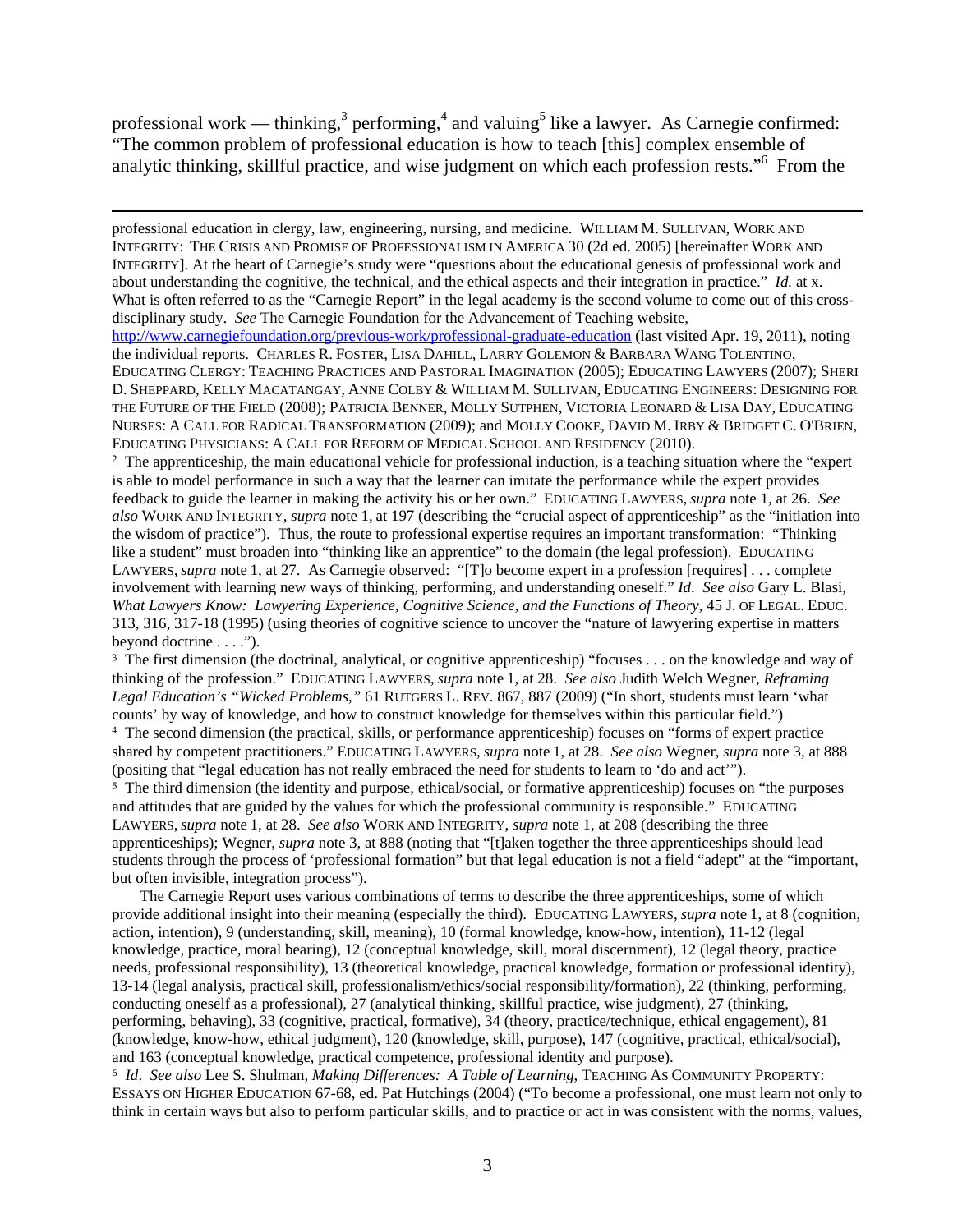learner's perspective, "students must learn to 'think and know,' 'do and act,' and 'believe and be' while wrapping these dimensions into a meaningful whole."<sup>7</sup> Thus, the basic challenge is to "[bring] the disparate pieces of the student's educational experience into coherent alignment."8 This challenge has not been ignored by the legal academy. In recent years especially, many law schools have attempted to foster learning experiences that integrate legal doctrine, lawyering skills, and professional values. These efforts span the spectrum from broad-based curricular change to the addition or revision of individual courses.<sup>9</sup>

Not to be overlooked, however, are the immediate integrative learning<sup>10</sup> opportunities presented by unexpected moments of classroom controversy. Many of these moments — whether they involve issues of race, gender, ethnicity, class, disability, sexual orientation, religion, patriotism, or other sensitive subjects — provide priceless opportunities for teaching critical lessons pertinent to becoming self-reflective, responsible, and well-rounded lawyers. Of course, these moments of controversy can be diverting and disruptive. Wishing them away, however, is not the answer. If handled with intention and care, they can be rich with learning potential, and have special value as unique pedagogic platforms for helping students to understand the integrative character of professional judgment and behavior.

For our purposes, the term "controversial moment" (or any of its close variations) refers to an unexpected comment made by a student in class that either generates heated discussion with or

 *See, e.g*., *Washington and Lee's New Third Year Reform,* available at http://law.wlu.edu/thirdyear/ (offering a "third year . . . of four components that blend the practical and the intellectual into a diverse range of simulated and real practice-oriented experiences") (last visited Apr. 19, 2011). *See also* Deb Quentel, *Teaching Law Students Using SIMPLE (SIMulated Professional Learning Environment*, available at

http://lawteaching.org/conferences/2010/handouts/6c-TeachingSIMPLE.pdf at p. 1 (last visited on Apr. 19, 2011) ("Simulations are an effective, alternative method to traditional law school teaching and can achieve some of the teaching objectives and deficits noted in the Carnegie Report. A well-written simulation can hone a single skill, reinforce the mastery of a single concept or yield a more complex "capstone" learning experience for students.") For a comprehensive survey of educational reforms undertaken by law schools in the wake of or relevant to the Carnegie and BEST PRACTICES reports, *see* Michael Hunter Schwartz, Chart of Legal Education Reform, available at http://lawteaching.org/publications/ILTLchartoflegaleducationreform200905.pdf (last visited Apr. 19, 2011). *See also* ROY STUCKEY AND OTHERS, BEST PRACTICES FOR LEGAL EDUCATION: A VISION AND A ROADMAP 97 (2007), another influential report encouraging integration of the three apprenticeships.

<sup>10</sup> Our review of the integrative learning literature reveals no universally-accepted usage of the term "integrative learning" or agreement about what, if anything, distinguishes "integrative" from "integrated" education. As Hutchings notes, "there's no real consistency in how the term [integrative learning] is used.") Pat Hutchings, *Building Habits – And Habitats – Of Integrative Learning*, Plenary Address, Assoc. of American Colleges and Universities Network Conference on Integrative Learning, Oct. 2005. Indeed, teaching and learning scholars often use the terms "integrative" and "integrated" somewhat interchangeably. Conversation with Dr. Tami S. Carmichael, Director of Univ. of North Dakota's Integrated Studies Program, Sept. 15, 2010; *see generally* Julie Thompson Klein, *Integrative Learning and the Scholarship of Teaching and Learning*, OTL NEWSLETTER (Feb. 2009) at

http://www.lib.wayne.edu/blog/otl\_newsletter/?p=746 (citation omitted) (last visited on Apr. 19, 2011) (tracing the history of "integrative learning" and related terms).

<sup>&</sup>lt;u> 1989 - Andrea Santa Andrea Andrea Andrea Andrea Andrea Andrea Andrea Andrea Andrea Andrea Andrea Andrea Andr</u> and conventions of the profession. Thus to learn to be a lawyer one needs to *think* like a lawyer, *perform* like a lawyer, and *act* like a lawyer.") (italics in original).

<sup>7</sup> Wegner, *supra* note 3, at 887.

<sup>8</sup> EDUCATING LAWYERS, *supra* note 1, at 27-28. *See also* WORK AND INTEGRITY, *supra* note 1, at 195-96 (noting that the "greatest challenge" to professional education is the "lack of integration among the parts," with the "academic model of thought and teaching" devaluing the development of practical skills and professional judgment and "push[ing] the professions' social contract out of students' sight during the critical years of schooling").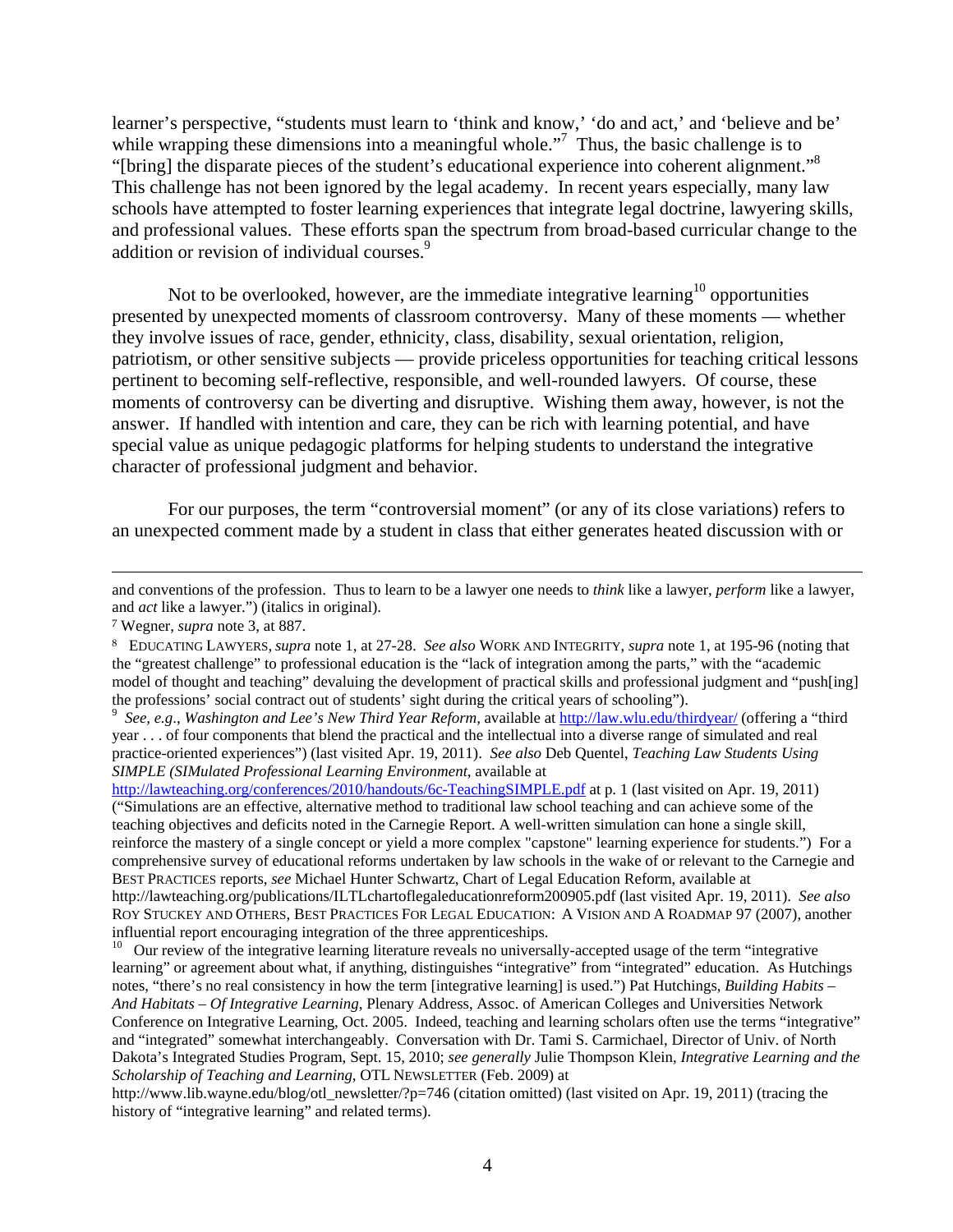reaction (expressed or unexpressed) by other classroom participants, or has the capacity to do so.<sup>11</sup> The critical features of such moments are their student origin, sudden appearance, charged nature, substantive complexity, and creation of some sort of dis-ease, disruption, or disequilibrium in the learning environment. They are, in essence, student-generated hypotheticals with a contentious edge that provide powerful learning platforms precisely because of their genesis, unexpectedness, impact, contextuality, and multi-faceted nature.

Our theory is that spontaneous moments of classroom controversy present naturally recurring and ready-made opportunities to teach law students professional knowledge, skills, and values in an integrated fashion.<sup>12</sup> In particular, they often offer important lawyering lessons in that they:

(1) raise challenging, unclear, or complicated questions of *substantive law* that test a student's knowledge of, and ability to apply, legal principles (thus offering potential **Law and Legal Analysis Lessons**);

(2) involve socially significant *policy* issues that require balancing or harmonizing competing social values and test a student's grasp of the relationship between law, policy, and justice, of the human dimension of legal strictures, and of the social consequences of legal action (thus offering potential **Policy and Socio-Justice Lessons**);

(3) rub up against deeply-held views that resist reasoned analysis and test a student's *critical inquiry* skills (thus offering potential **Critical Inquiry Lessons**);

(4) engender disagreement or tension because of their polarizing nature and test a student's ability to *communicate*, advocate, or represent effectively, to maintain viable professional *relationships*, and to understand the consequences of things said or done on others (thus offering potential **Communication and Relational Lessons**); and/or

(5) touch the core of being and belief as well as the overlap between professional and personal self-conceptions and test a student's ability to confront issues of *professional ethics, identity, and aspiration* (thus offering potential **Ethical and Professionalism Lessons**).

<sup>&</sup>lt;sup>11</sup> Compare spontaneous controversy with structured controversy, a term of art describing the well-established technique of teaching planned controversy. *See generally* DAVID W. JOHNSON & ROBERT T. JOHNSON, CREATIVE CONFLICT (1987); DAVID W. JOHNSON & ROBERT T. JOHNSON, CREATIVE CONTROVERSY: INTELLECTUAL CHALLENGE

IN THE CLASSROOM (3rd ed. 1995).<br><sup>12</sup> For this article, which explores integration in a legal education context, we endorse Mary Taylor Huber's view of integrative learning as "[f]ostering the intellectual art of making, recognizing and evaluating sound, meaningful connections across different concepts, cases or experiences . . . [along with] an appreciation of context or engaging theory with practice." Mary Taylor Huber, *Integrative Learning as An Intellectual Art*, Closing Plenary Panel, Ass'n of American Colleges and Universities Network Conference on Integrative Learning (Oct. 2005). Thus, when we refer to an "integrative" or "integrated" learning experience, we mean one that offers students the opportunity to see or make connections between analytic thinking, skillful practice, and/or professional values in the context of solving legal problems or addressing legal situations critically and creatively. *See also* Hutchings, *supra* note 10 at 2 (characterizing integrative learning as a "big tent" and urging "keep[ing] it that way – with plenty of room for all of us who think that higher education could do a better job of helping students put the pieces of their education together in more powerful ways.")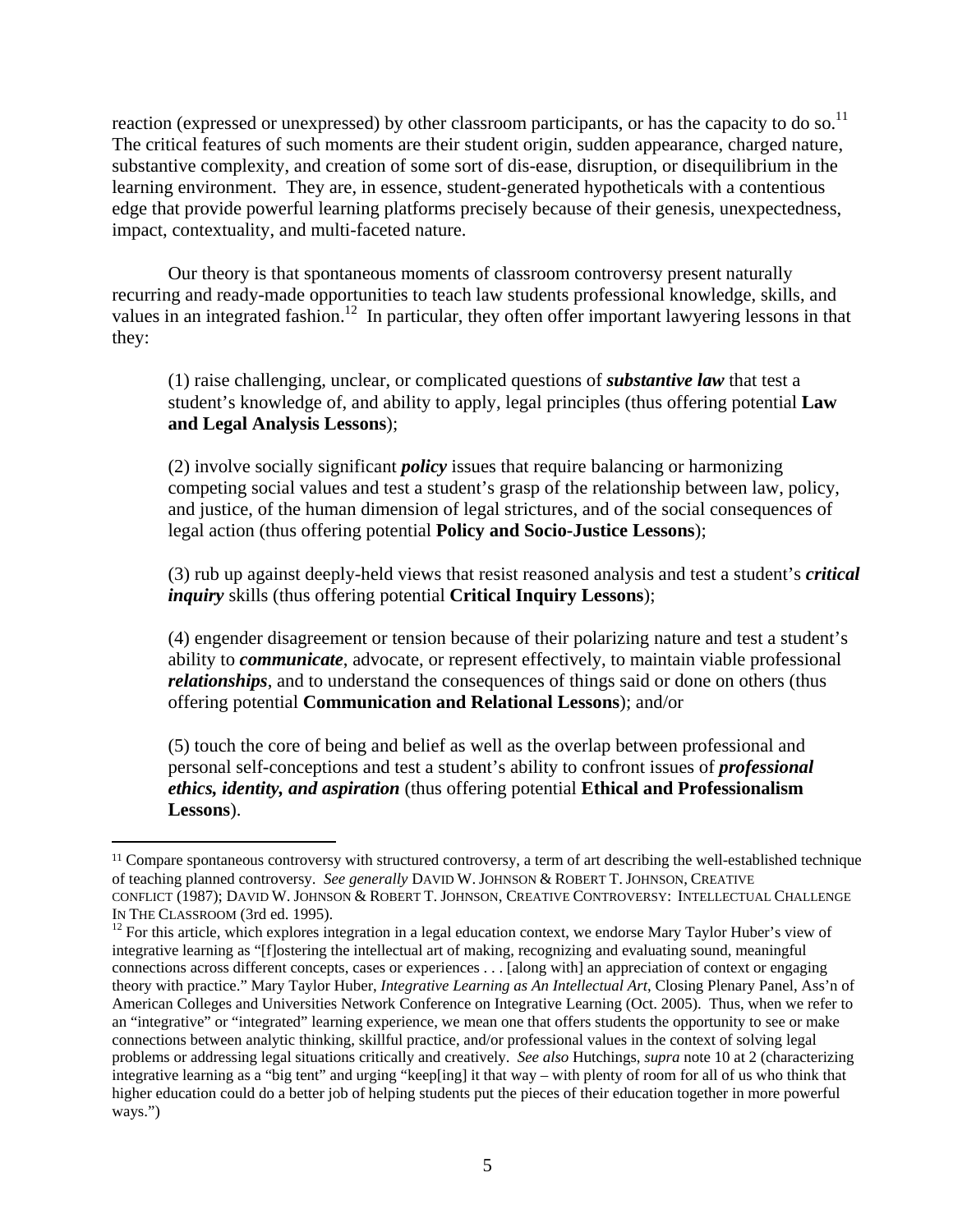Thus, in the Carnegie sense, these moments implicate the cognitive, practical, and ethicalsocial skills and sensibilities central to effective legal problem solving and professional development. Mining them for maximal learning effect — through an integrative learning lens that emphasizes connecting concepts, applying knowledge in new contexts, and discerning larger meaning for both lawyer and client — can help students to become more "integratively-aware."

\* \* \*

Fostering growth from inveterate disagreement is not easy to do. In our experience, controversial subjects are difficult to manage and often intensify or magnify the underlying problems that we already have in communicating authentically and responsibly — problems traditionally reinforced in law school by over-concentration on the analytical at the expense of the emotional and relational, two critical dimensions of discussing difficult issues openly and productively. Given this culture, it may be difficult to capitalize on the teaching opportunities presented by controversy (especially the spontaneous kind). Professors may find themselves stuck in the muck of the moment — unless they bring a different pedagogic consciousness to the task.

We propose that looking at controversial moments integratively will help in teaching to and through them. Their kaleidoscopic character, coupled with their intensity, is the source of this learning potential. Because they often involve deep feelings (touching students' learning nerves and tapping into their personal experiences), debatable positions or divisive ideas (pushing students up against the boundaries of polite expression and interaction), and fundamental policy concerns (challenging students to balance personal preferences with legal strictures and professional demands), heated moments can be used to demonstrate the discipline required to address thorny situations with equanimity and critical insight. As such, they can provide discrete integrative learning opportunities through which students can "link the learning of legal reasoning more directly with consideration of the historical, social and philosophical dimensions of law and the legal profession. . . . [and, in this context] pursue a fuller 'theorizing of legal practice' including their own future roles and responsibilities.<sup>"13</sup> In this way, controversial moments are illustrations on a small scale of how to think about and implement integrated learning strategies on a large scale throughout the law school curriculum, even — and especially — in non-controversial moments. They are, in effect, prototypical and quintessential integrative teaching and learning experiences with benefits beyond their boundaries.

\* \* \*

Ultimately, and over time, students will need to integrate and internalize all five lessons in order to develop for themselves a framework for approaching legal problems consistent with the obligations of their professional role and personal values — issues sharpened in meaning and feeling by the emotional power generated by controversy. For example, students, in discussing the sensitive legal, social, and interpersonal issues generated by a controversial moment, might need to

<sup>13</sup> EDUCATING LAWYERS, *supra* note 1, at 194.